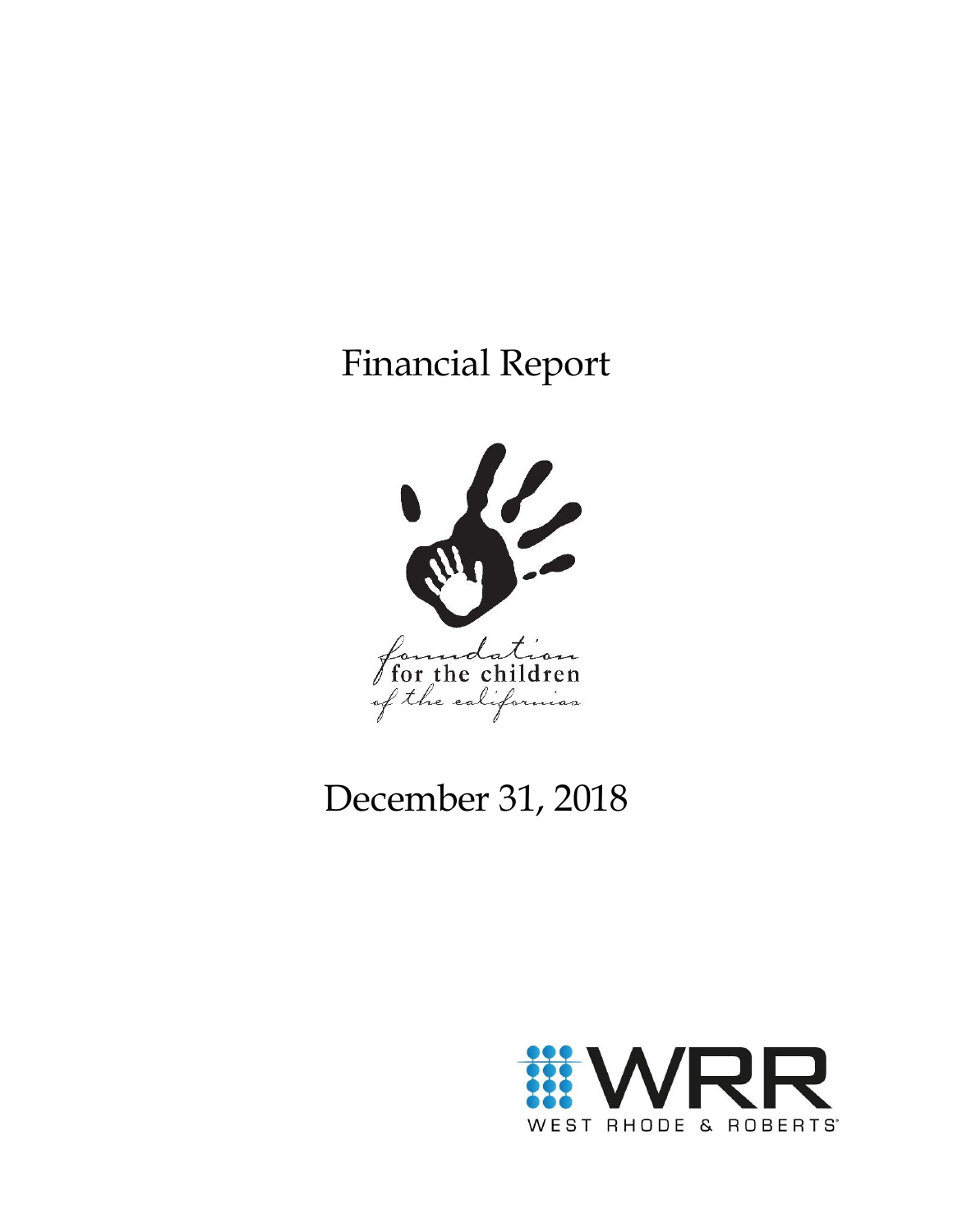# Contents

## Page

| <b>Financial Statements</b> |  |
|-----------------------------|--|
|                             |  |
|                             |  |
|                             |  |
|                             |  |
|                             |  |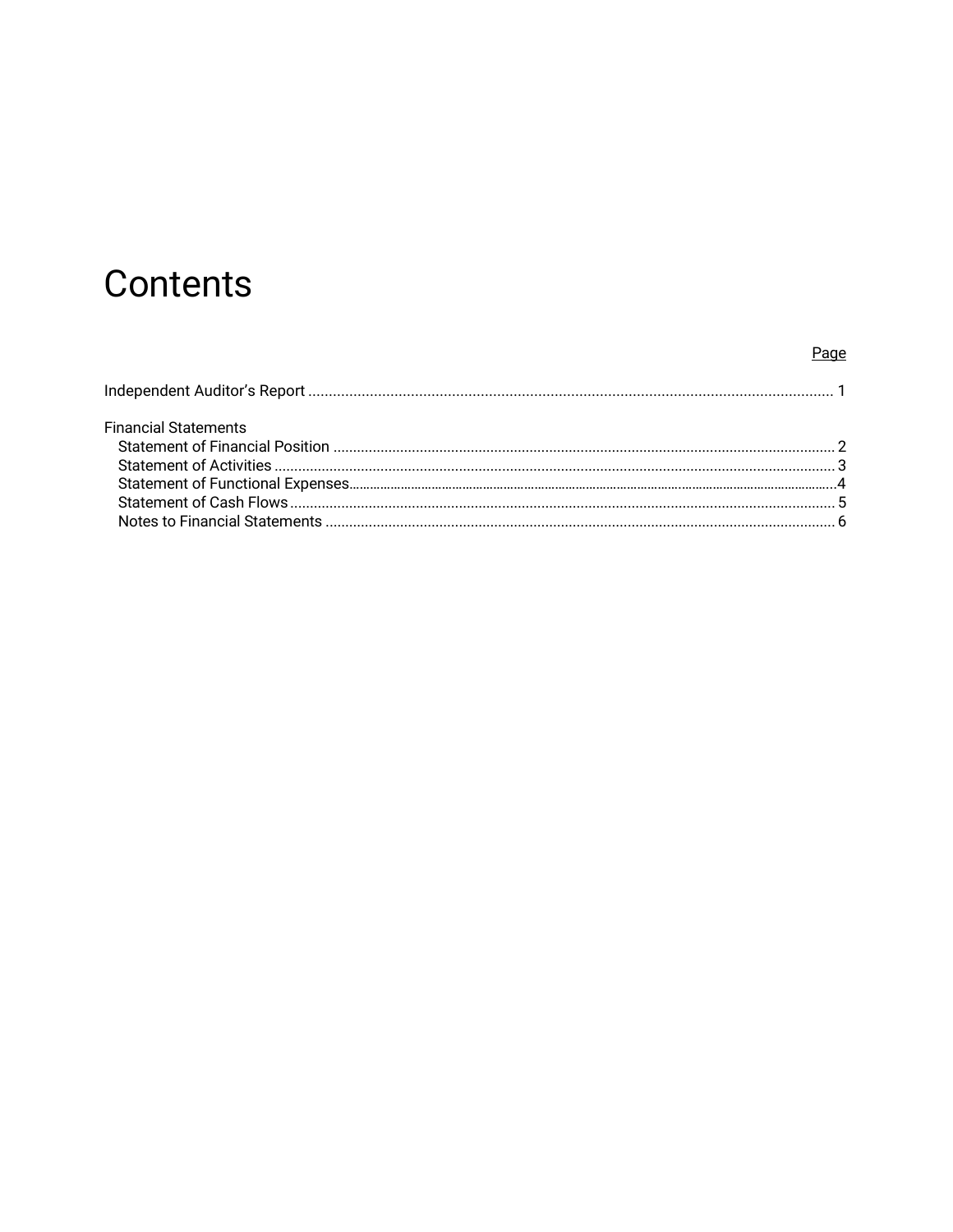

#### *INDEPENDENT AUDITOR'S REPORT*

Board of Directors Foundation for the Children of the Californias San Diego, California

We have audited the accompanying financial statements of Foundation for the Children of the Californias (a nonprofit organization), which comprise the statement of financial position as of December 31, 2018, and the related statements of activities, functional expenses and cash flows for the year then ended, and the related notes to the financial statements.

#### **Management's Responsibility for the Financial Statements**

Management is responsible for the preparation and fair presentation of these financial statements in accordance with accounting principles generally accepted in the United States of America; this includes the design, implementation, and maintenance of internal control relevant to the preparation and fair presentation of financial statements that are free from material misstatement, whether due to fraud or error.

#### **Auditor's Responsibility**

Our responsibility is to express an opinion on these financial statements based on our audit. We conducted our audit in accordance with auditing standards generally accepted in the United States of America. Those standards require that we plan and perform the audit to obtain reasonable assurance about whether the financial statements are free from material misstatement.

An audit involves performing procedures to obtain audit evidence about the amounts and disclosures in the financial statements. The procedures selected depend on the auditor's judgment, including the assessment of the risks of material misstatement of the financial statements, whether due to fraud or error. In making those risk assessments, the auditor considers internal control relevant to the entity's preparation and fair presentation of the financial statements in order to design audit procedures that are appropriate in the circumstances, but not for the purpose of expressing an opinion on the effectiveness of the entity's internal control. Accordingly, we express no such opinion. An audit also includes evaluating the appropriateness of accounting policies used and the reasonableness of significant accounting estimates made by management, as well as evaluating the overall presentation of the financial statements.

We believe that the audit evidence we have obtained is sufficient and appropriate to provide a basis for our audit opinion.

#### **Opinion**

In our opinion, the financial statements referred to above present fairly, in all material respects, the financial position of Foundation for the Children of the Californias as of December 31, 2018, and the changes in its net assets and its cash flows for the year then ended in accordance with accounting principles generally accepted in the United States of America.

West Rhode & Roberts

WEST RHODE & ROBERTS

San Diego, California August 28, 2019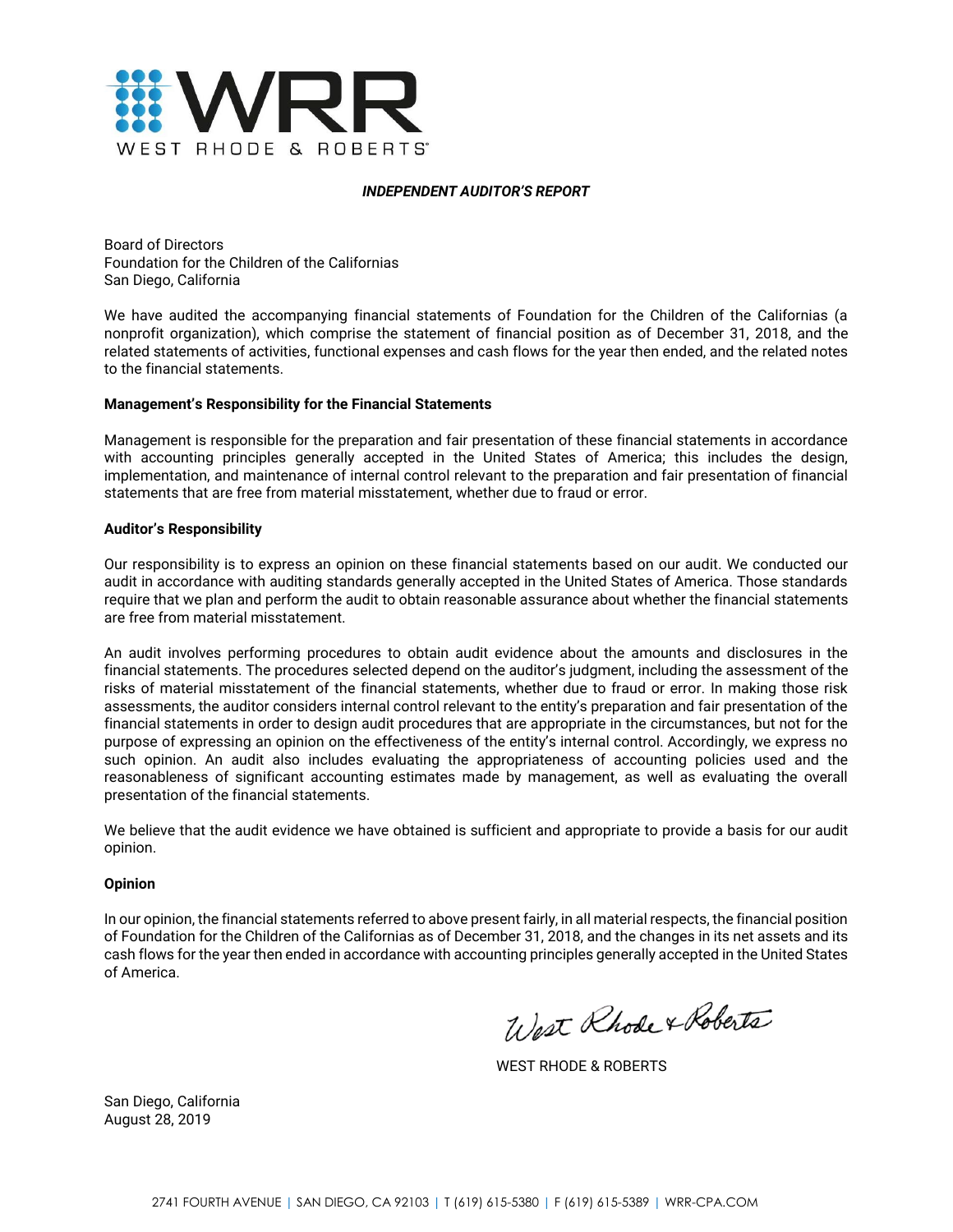#### *STATEMENT OF FINANCIAL POSITION DECEMBER 31, 2018*

| <b>ASSETS</b>                            |                 |
|------------------------------------------|-----------------|
| Cash and cash equivalents                | \$<br>172,437   |
| Investments                              | 4,242,642       |
| Accounts receivable                      | 27,969          |
| Prepaid expenses                         | 7,596           |
| Furniture and equipment                  | 671             |
| <b>Total assets</b>                      | Ś.<br>4,451,315 |
| <b>LIABILITIES AND NET ASSETS</b>        |                 |
| Liabilities:                             |                 |
| Accounts payable and accrued liabilities | \$<br>8,813     |
| <b>Total liabilities</b>                 | 8,813           |
| Commitments (Note 6)                     |                 |
| Net assets:                              |                 |
| Without donor restrictions:              |                 |
| Board designated for operating reserves  | 2,194,150       |
| Board designated for building fund       | 23,628          |
| Board designated for Telemedicine        | 47,371          |
| Undesignated                             | 216,769         |
|                                          | 2,481,918       |
| With donor restrictions                  | 1,960,584       |
| Total net assets                         | 4,442,502       |
| Total liabilities and net assets         | \$<br>4,451,315 |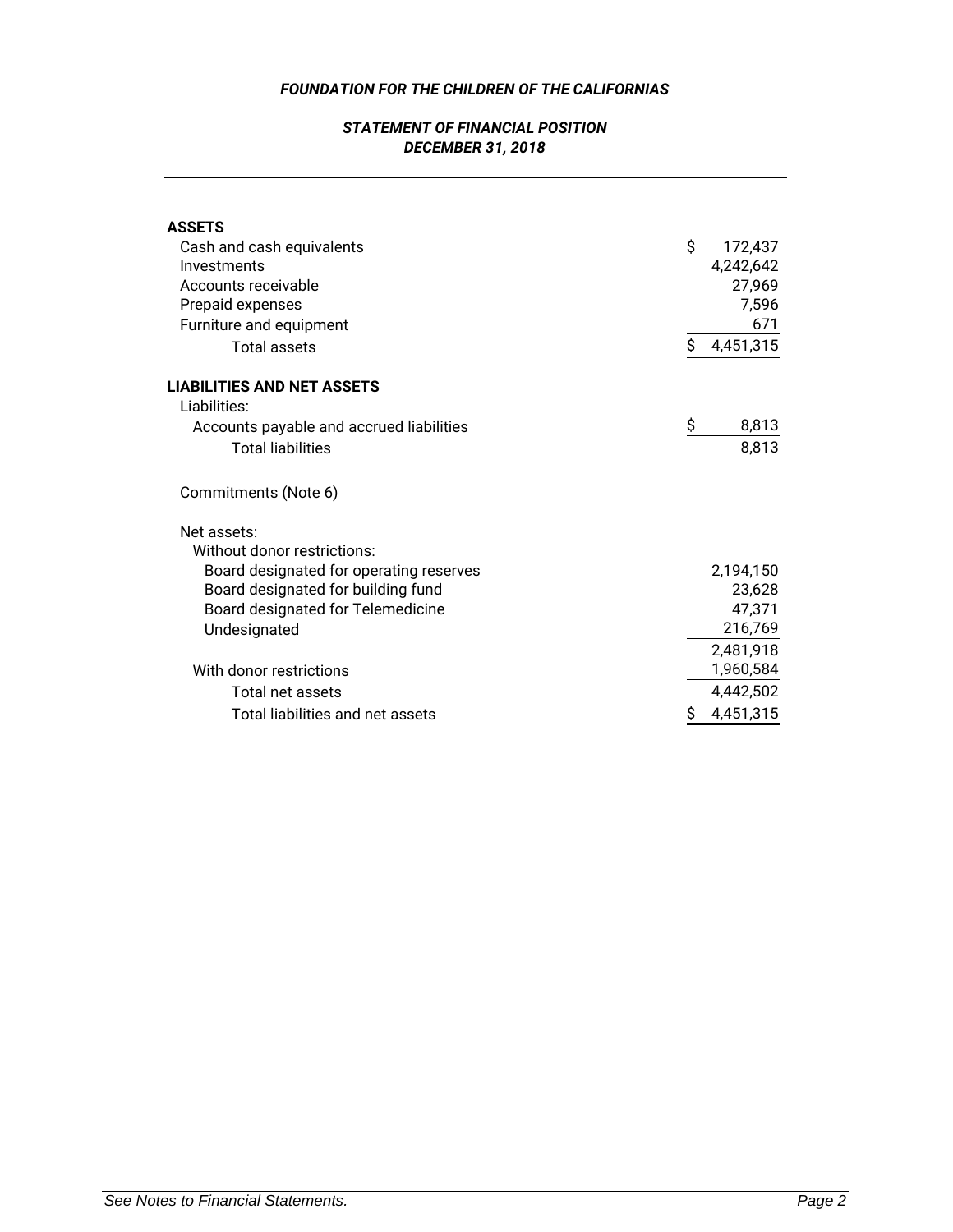## *STATEMENT OF ACTIVITIES FOR THE YEAR ENDED DECEMBER 31, 2018*

|                                       | <b>Without Donor</b><br>Restrictions |     | <b>With Donor</b><br>Restrictions |   | Total      |
|---------------------------------------|--------------------------------------|-----|-----------------------------------|---|------------|
| Operating activities                  |                                      |     |                                   |   |            |
| SUPPORT AND REVENUE                   |                                      |     |                                   |   |            |
| Contributions and grants              | \$<br>94,032                         | S.  | 317,941                           | Ŝ | 411,973    |
| Special events                        | 165,840                              |     |                                   |   | 165,840    |
| Net assets released from restrictions | 351,826                              |     | (351,826)                         |   |            |
| Total support and revenues            | 611,698                              |     | (33, 885)                         |   | 577,813    |
| <b>OPERATING EXPENSES</b>             |                                      |     |                                   |   |            |
| Program services                      | 651,867                              |     |                                   |   | 651,867    |
| Supporting services:                  |                                      |     |                                   |   |            |
| General and administrative            | 82,796                               |     |                                   |   | 82,796     |
| Fundraising                           | 137,223                              |     |                                   |   | 137,223    |
| Total program and supporting services | 871,886                              |     |                                   |   | 871,886    |
| Special events                        | 139,287                              |     |                                   |   | 139,287    |
| <b>Total operating expenses</b>       | 1,011,173                            |     |                                   |   | 1,011,173  |
| Operating (deficit) excess            | (399, 475)                           |     | (33, 885)                         |   | (433,360)  |
| Nonoperating activities               |                                      |     |                                   |   |            |
| Net investment income                 | 92,736                               |     | 30,142                            |   | 122,878    |
| Unrealized loss on investments        | (82,067)                             |     | (659)                             |   | (82, 726)  |
| Total nonoperating activities         | 10,669                               |     | 29,483                            |   | 40,152     |
| Change in net assets                  | (388, 806)                           |     | (4, 402)                          |   | (393, 208) |
| NET ASSETS AT BEGINNING OF YEAR       | 2,870,724                            |     | 1,964,986                         |   | 4,835,710  |
| NET ASSETS AT END OF YEAR             | \$<br>2,481,918                      | \$. | 1,960,584                         | Ŝ | 4,442,502  |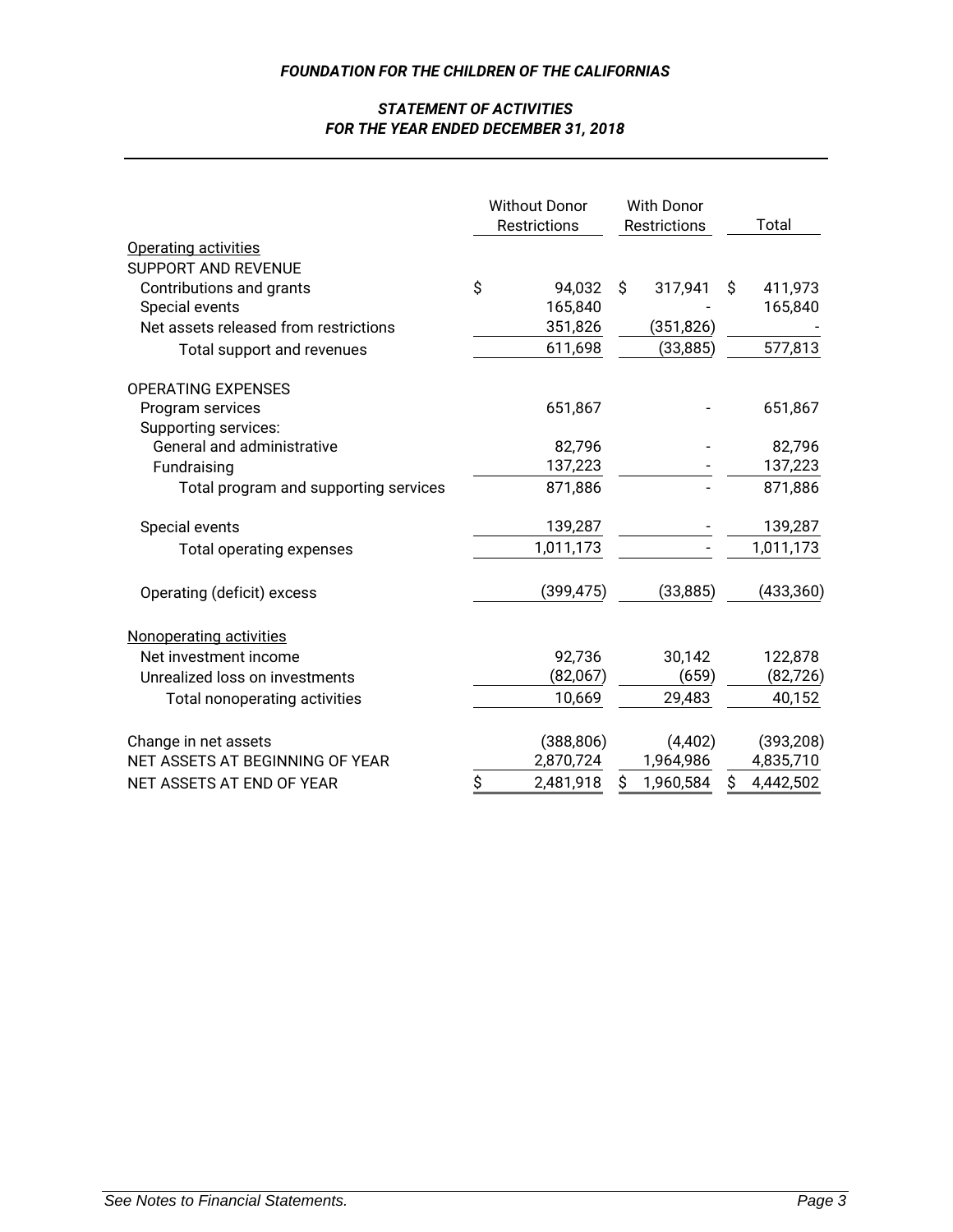## *FOR THE YEAR ENDED DECEMBER 31, 2018 SCHEDULE OF FUNCTIONAL EXPENSES*

|                                     | Program<br><b>Services</b> |   | General &<br>Administrative |    | Fund-<br>Raising |    | Total   |
|-------------------------------------|----------------------------|---|-----------------------------|----|------------------|----|---------|
| <b>Salaries</b>                     | \$<br>95,258               | S | 47,630                      | Ŝ. | 95,258           | Ŝ. | 238,146 |
| Payroll taxes and employee benefits | 20,779                     |   | 10,389                      |    | 20,779           |    | 51,947  |
|                                     | 116,037                    |   | 58,019                      |    | 116,037          |    | 290,093 |
| Indigent care                       | 182,118                    |   |                             |    |                  |    | 182,118 |
| Clinic - programs                   | 122,291                    |   |                             |    |                  |    | 122,291 |
| U.S. nutrition education            | 65,746                     |   |                             |    |                  |    | 65,746  |
| <b>HIC CURARTE building expense</b> | 58,138                     |   |                             |    |                  |    | 58,138  |
| Physical therapy                    | 46,107                     |   |                             |    |                  |    | 46,107  |
| Telemedicine                        | 36,265                     |   |                             |    |                  |    | 36,265  |
| Rent                                | 7,758                      |   | 3,879                       |    | 7,758            |    | 19,395  |
| Professional services               |                            |   | 16,500                      |    |                  |    | 16,500  |
| Office expense                      | 4,040                      |   | 2,523                       |    | 4,580            |    | 11,143  |
| Meeting and travel                  | 9,037                      |   |                             |    |                  |    | 9,037   |
| Marketing                           | 670                        |   | 336                         |    | 3,151            |    | 4,157   |
| Insurance                           | 1,488                      |   | 744                         |    | 1,488            |    | 3,720   |
| <b>Bank charges</b>                 | 583                        |   |                             |    | 2,620            |    | 3,203   |
| Miscellaneous                       | 1,589                      |   | 795                         |    | 1,589            |    | 3,973   |
| Total expenses                      | 651,867                    | S | 82,796                      | S  | 137,223          | S  | 871,886 |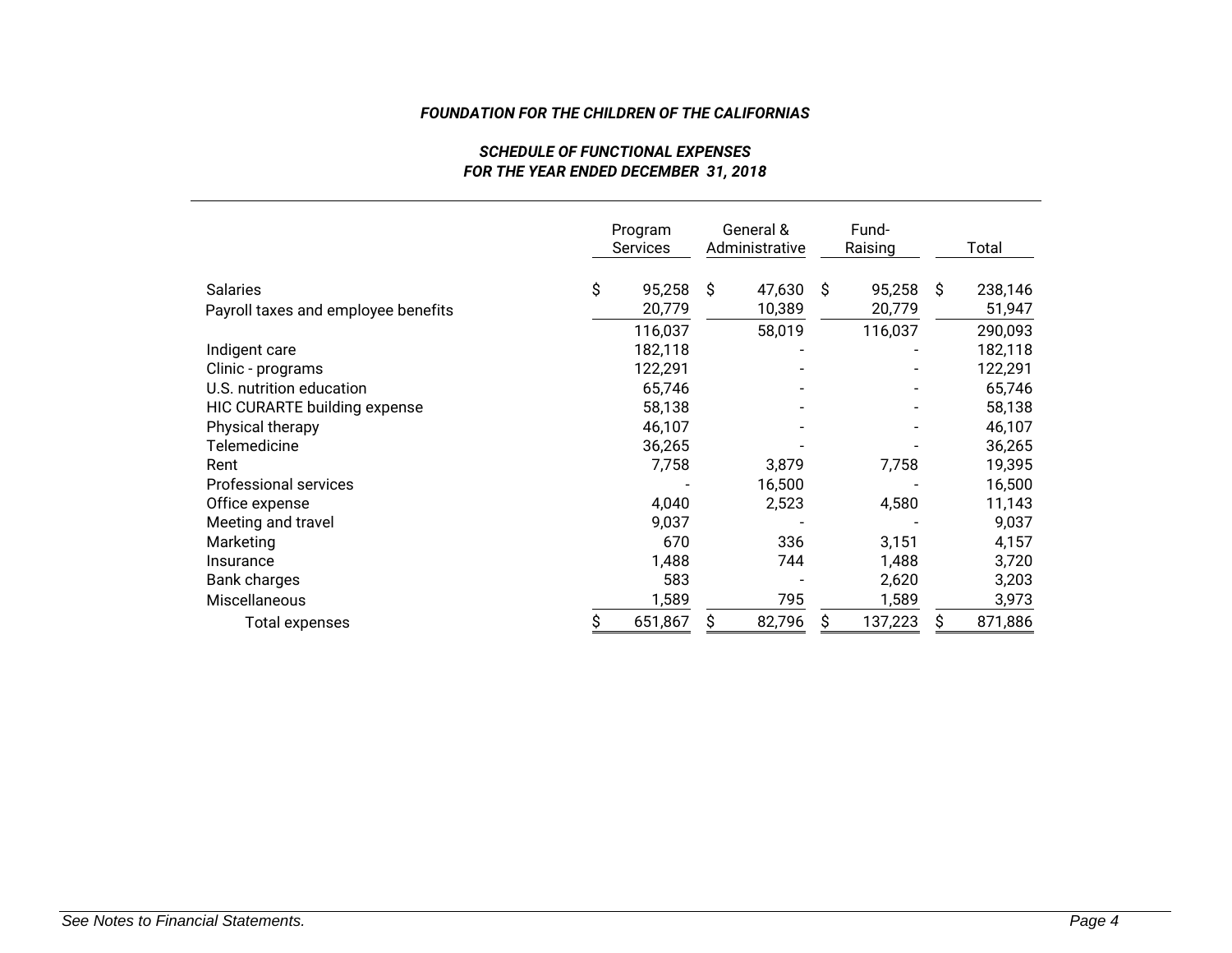## *STATEMENT OF CASH FLOWS FOR THE YEAR ENDED DECEMBER 31, 2018*

| CASH FLOWS FROM OPERATING ACTIVITIES<br>Change in net assets<br>Adjustments to reconcile excess of revenues over expenses<br>to net cash provided by operating activities: | \$<br>(393,208) |
|----------------------------------------------------------------------------------------------------------------------------------------------------------------------------|-----------------|
| Depreciation                                                                                                                                                               | 336             |
| Realized and unrealized loss on investments                                                                                                                                | 82,726          |
| Change in operating assets and liabilities                                                                                                                                 |                 |
| Accounts receivable                                                                                                                                                        | (69)            |
| Prepaid expenses                                                                                                                                                           | 1,562           |
| Accounts payable                                                                                                                                                           | 1,055           |
| Deferred revenue                                                                                                                                                           | (52,650)        |
| Net cash used in operating activities                                                                                                                                      | (360,248)       |
| CASH FLOWS FROM INVESTING ACTIVITIES                                                                                                                                       |                 |
| Net sales of investments                                                                                                                                                   | 404,030         |
| Net cash provided by investing activities                                                                                                                                  | 404,030         |
| Change in cash and cash equivalents                                                                                                                                        | 43,782          |
| CASH AND CASH EQUIVALENTS AT BEGINNING OF YEAR                                                                                                                             | 128,655         |
| CASH AND CASH EQUIVALENTS AT END OF YEAR                                                                                                                                   | \$<br>172,437   |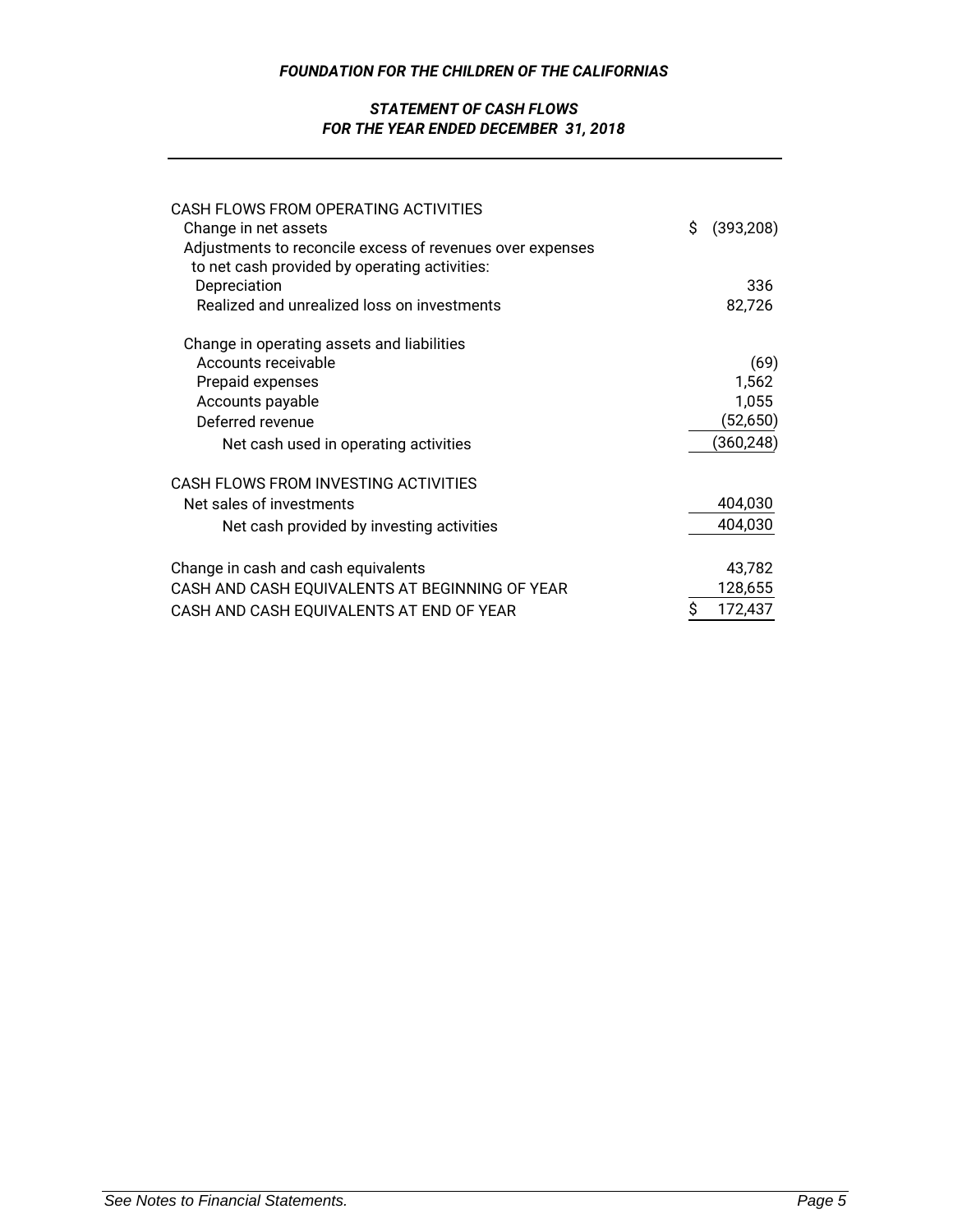#### **Note 1. Organization and Significant Accounting Policies**

#### **Organization and Activities**

The Foundation for the Children of the Californias (the Foundation) was incorporated in May 1990 as a California non-profit organization for the primary purpose of improving the health and nutrition of children in the border region of San Diego, California and Tijuana, Mexico and in the funding of a pediatric medical complex (Hospital Infantil de las Californias) operated in Tijuana, Mexico by Fundación para los Niños de las Californias, a non-profit Mexican organization.

#### **Significant Accounting Policies**

**Method of Accounting** – The financial statements of the Foundation have been prepared on the accrual basis of accounting.

**Basis of Presentation** –The financial statements of the Foundation have been prepared in accordance with U.S. generally accepted accounting principles ("US GAAP"), which require the Foundation to report information regarding its financial position and activities according to the following net asset classifications:

**Net assets without donor restrictions:** Net assets that are not subject to donor-imposed restrictions and may be expended for any purpose in performing the primary objectives of the organization. These net assets may be used at the discretion of the Foundation's management and the board of directors.

**Net assets with donor restrictions**: Net assets subject to stipulations imposed by donors, and grantors. Some donor restrictions are temporary in nature; those restrictions will be met by actions of the Foundation or by the passage of time. Other donor restrictions are perpetual in nature, where by the donor has stipulated the funds be maintained in perpetuity.

Donor restricted contributions are reported as increases in net assets with donor restrictions. When a restriction expires, net assets are reclassified from net assets with donor restrictions to net assets without donor restrictions in the statements of activities.

**Measure of Operations** – The statements of activities reports all changes in net assets, including changes in net assets from operating and nonoperating activities. Operating activities consist of those items attributable to the Foundation's ongoing programs. Nonoperating activities are limited to resources that generate return from long-term investments and other activities considered to be of a more unusual or nonrecurring nature.

**Revenue Recognition** – Contributions are recognized as revenue when they are unconditionally pledged or when all conditions have been met.

The Foundation reports contributions as restricted if they are received with donor stipulations that limit the use of the donated assets. When a donor restriction expires, that is, when a stipulated time restriction ends or purpose restriction is accomplished, temporarily restricted revenues are reclassified to unrestricted revenues and reported in the statement of activities as revenues released from restrictions for operations. Contributions with donor restrictions requiring the principal gift to be held in perpetuity are reported as permanently restricted. The income earned from such assets is generally restricted to the purpose designated by the donor.

**Cash and Cash Equivalents** – The Foundation considers all highly liquid investments with an original maturity of less than three months to be cash equivalents. Cash and cash equivalents include cash in readily available checking accounts.

**Investments** *–* Investments are recorded at fair value based on quoted market prices.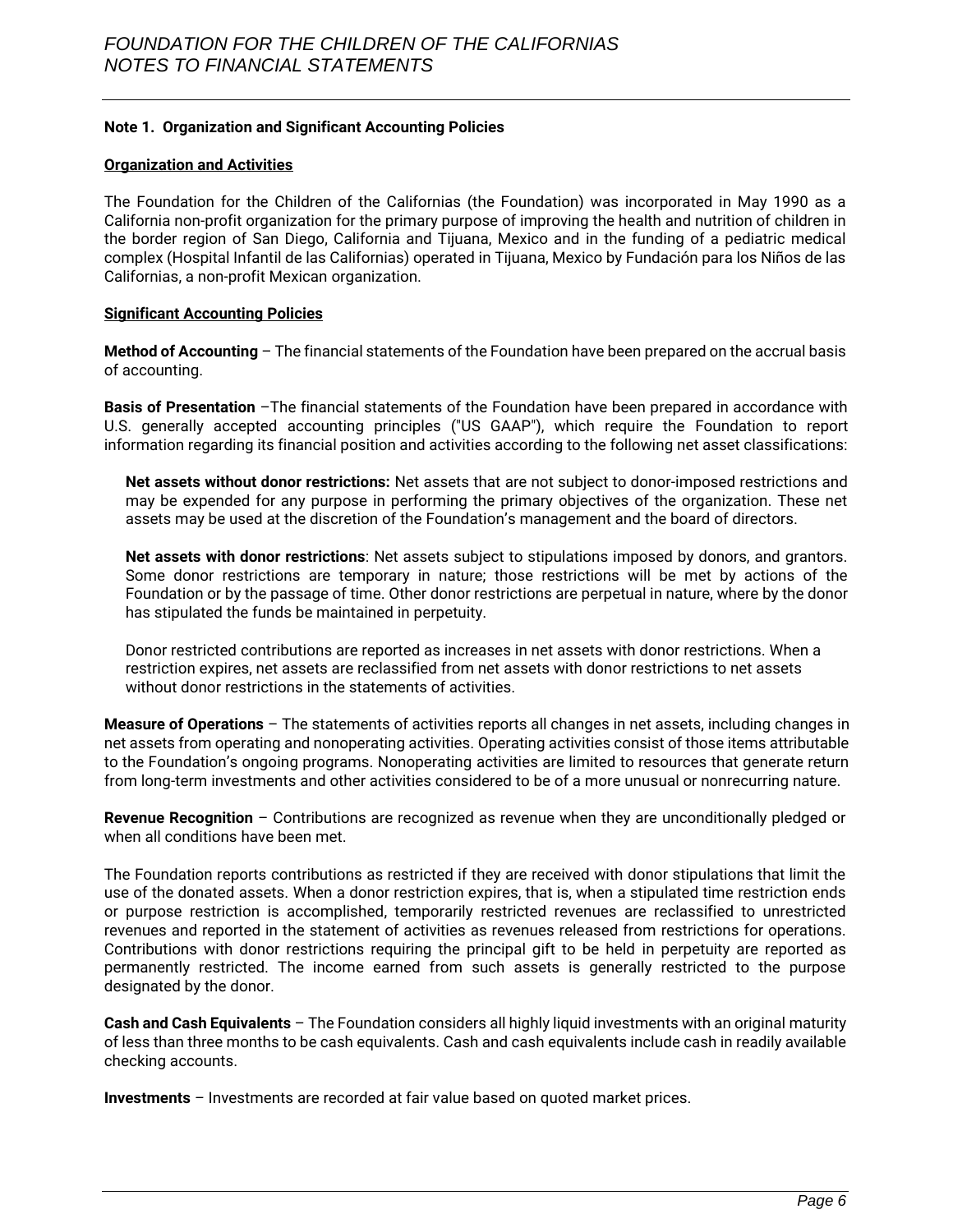**Furniture and Equipment** – The Foundation capitalizes all furniture and equipment over \$500. Furniture and equipment are depreciated on a straight-line basis over useful lives of 3 years. Depreciation expense for the year ended December 31, 2018 was \$336.

**Functional Allocation of Expenses** – The statement of functional expenses presents expense by function and natural classification. Expenses directly attributable to a specific functional area of the Foundation are reported as expenses of those functional areas. A portion of costs that benefit multiple functional areas (indirect costs) have been allocated across programs and supporting services based on the full-time employee equivalents of a programs or supporting service

**Income Taxes** – The Foundation is exempt from federal income tax under the provisions of Section 501(c)(3) of the Internal Revenue Code and is also exempt from state income taxes. The Financial Accounting Standards Board (FASB) issued Accounting Standards Codification No. 740-10, *Accounting for Uncertainties in Income Tax*, which sets a minimum threshold for financial statement recognition of the benefit of a tax position taken or expected to be taken in a tax return. The Foundation has reviewed its positions for all open tax years and has determined that it has no uncertain tax positions requiring accrual or disclosure.

**Use of Estimates** – The preparation of financial statements in conformity with generally accepted accounting principles requires management to make estimates and assumptions that affect the amounts of assets and liabilities and disclosure of contingent assets and liabilities at the date of the financial statements and the reported amounts of revenues and expenses during the reporting period. Actual results could differ from those estimates.

**New Accounting Pronouncement** – In August 2016, the Financial Accounting Standards Board (FASB) issued ASU 2016-14, Not-for-Profit Entities (Topic 958) – *Presentation of Financial Statements of Not-for-Profit Entities*. This ASU amends the current nonprofit reporting model and enhances nonprofit organizations required disclosures. The ASU addresses the complexity and understandability of net asset classification, deficiencies in information about liquidity and availability of resources, and the lack of consistency in the type of information provided about expenses and investment return. The Foundation has adjusted the presentation of these statements accordingly.

**Subsequent Events** – Subsequent events are events or transactions that occur after the statement of financial position date but before financial statements are available to be issued. The Foundation recognizes in the financial statements, the effects of all subsequent events that provide additional evidence about conditions that existed at that date, including the estimates inherent in the process of preparing financial statements. The Foundation's financial statements do not recognize subsequent events that provide evidence about conditions that did not exist at the date of the statement of financial position, but arose after that date and before the financial statements are available to be issued.

The Foundation has evaluated subsequent events through August 28, 2019, which is the date the financial statements are available for issuance, and concluded that there were no events or transactions that needed to be disclosed.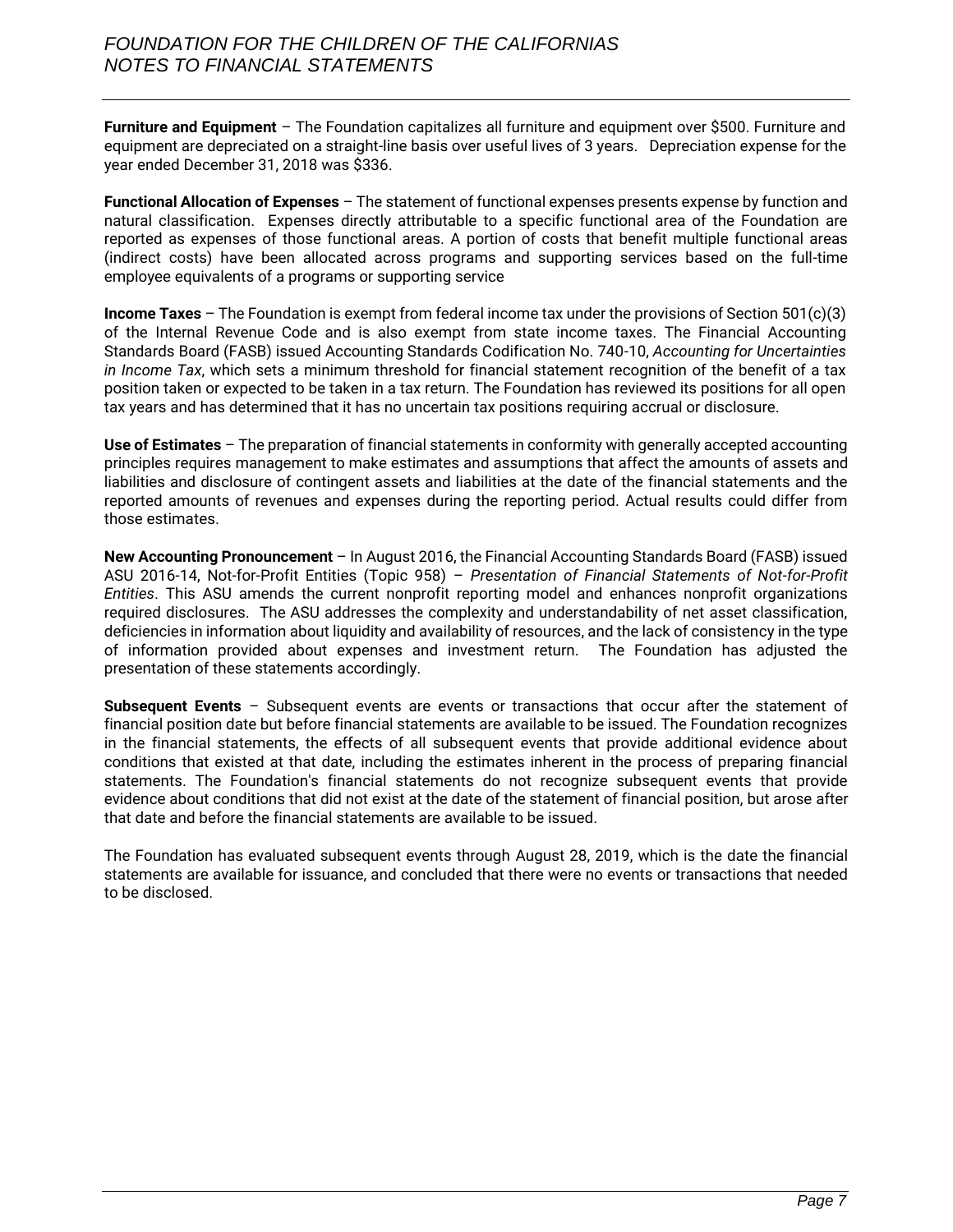#### **Note 2. Liquidity and Availability of Resources**

The Foundation's financial assets available for general expenditure, that is without donor restrictions limiting their use within one year of the statement of position date, are as follows:

| Cash and cash equivalents<br>Investments                                | \$<br>172,437<br>4,242,642 |
|-------------------------------------------------------------------------|----------------------------|
| Accounts receivable                                                     | 27,969                     |
| Total financial assets available within one year                        | 4,443,048                  |
| Less:                                                                   |                            |
| Amounts unavailable for general expenditures<br>within one year due to: |                            |
| Restricted by donors with purpose restrictions                          | (856, 132)                 |
| Restricted by donors in perpetuity                                      | (1, 104, 452)              |
| Total amounts unavailable for general expenditures                      |                            |
| within one year                                                         | (1,960,584)                |
| Amounts unavailable to management without                               |                            |
| Board of Directors approval:                                            |                            |
| Designated amounts from the Board for:                                  |                            |
| Operating reserves                                                      | (2, 194, 150)              |
| Telemedicine                                                            | (47, 371)                  |
| <b>Building fund</b>                                                    | (23, 628)                  |
| Total amounts unavailable to management                                 |                            |
| without Board of Directors approval                                     | (2, 265, 149)              |
| Total financial assets available to management                          |                            |
| for general expenditure within one year                                 | \$<br>217,315              |

The Foundation maintains policies of structuring its financial assets to be available as its general expenditures, liabilities, and other obligations come due.

#### **Note 3. Fair Value Measurements**

Due to the short-term nature of the assets and liabilities, fair value approximates carrying value. In accordance with Financial Accounting Standards Board Codification No. 820 (FASB ASC 820), fair value is defined as the price that the Foundation would receive upon selling an asset or transferring a liability in an orderly transaction to an independent buyer in the principal or most advantageous market of the asset.

FASB ASC 820 establishes a three-tier hierarchy which requires an entity to maximize the use of observable inputs and minimize the use of unobservable inputs and to establish the classification of fair value measurements for disclosure purposes. Inputs refer broadly to the assumptions that market participants would use in pricing the asset or liability, including assumptions about risk. Inputs may be observable or unobservable. Observable inputs are inputs that reflect the assumptions market participants would use in pricing the asset or liability developed based on market data obtained from sources independent of the reporting entity. Unobservable inputs are inputs that reflect the reporting entity's own assumptions about the assumptions market participants would use in pricing the asset or liability developed based on the best information available. The standard describes three-tier hierarchy of inputs that may be used to measure fair value as follows: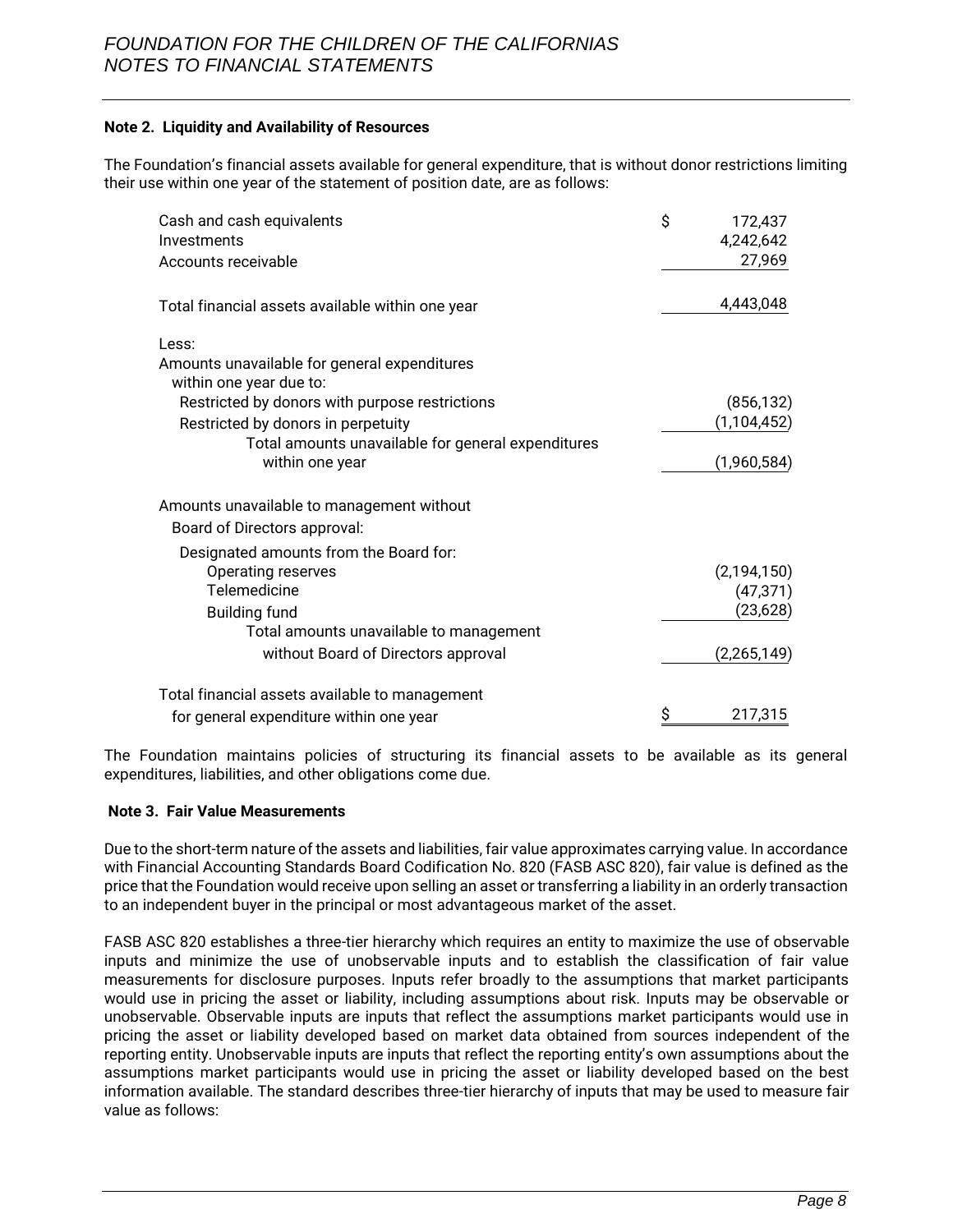**Level 1**: Quoted prices (unadjusted) of identical assets or liabilities in active markets that the Foundation has the ability to access as of the measurement date.

**Level 2**: Significant other observable inputs other than Level 1 prices, such as quoted prices for similar assets or liabilities, quoted prices in markets that are not active, and other inputs that are observable or can be corroborated by observable market data.

**Level 3**: Significant unobservable inputs that reflect the Foundation's own assumptions about the assumptions that market participants would use in pricing an asset or liability.

Assets and liabilities measured at fair value on a recurring basis are summarized below:

|                                  | Fair Value Measurements Using: |           |  |                         |  |                          |    |                          |
|----------------------------------|--------------------------------|-----------|--|-------------------------|--|--------------------------|----|--------------------------|
|                                  |                                |           |  | <b>Quoted Prices</b>    |  | Significant              |    |                          |
|                                  |                                |           |  | in Active               |  | Other                    |    | Significant              |
|                                  |                                |           |  | Markets for             |  | Observable               |    | Unobservable             |
|                                  |                                |           |  | <b>Identical Assets</b> |  | Inputs                   |    | Inputs                   |
|                                  |                                | Total     |  | (Level 1)               |  | (Level 2)                |    | (Level 3)                |
| Assets                           |                                |           |  |                         |  |                          |    |                          |
| Investments at December 31, 2018 |                                | 4,242,642 |  | 4,242,642               |  | $\overline{\phantom{0}}$ | S. | $\overline{\phantom{0}}$ |

The fair value of a financial instrument is the price that would be received to sell an asset or paid to transfer a liability in an orderly transaction between market participants at the measurement date. Fair value is best determined based upon quoted market prices. However, in certain instances, there are no quoted market prices for the Foundation's various financial instruments. In cases where quoted market prices are not available, fair values are based on estimates using present value or other valuation techniques. Those techniques are significantly affected by the assumptions used, including the discount rate and estimates of future cash flows. Accordingly, the fair value estimates may not be realized in an immediate settlement of the instrument.

#### **Note 4. Investments**

Investments at December 31, 2018, consist of the following:

| Fixed income      | \$3,786,240 |
|-------------------|-------------|
| Money market      | 456.402     |
| Total investments | 4,242,642   |

The following is a summary of net investment income for the year ended December 31, 2018:

| Interest and dividends             | 139.697   |
|------------------------------------|-----------|
| Net realized and unrealized losses | (82, 726) |
| Investment fees                    | (16, 819) |
| Net investment income              | 40.152    |

#### **Note 5. Furniture and Equipment**

Furniture and equipment at December 31, 2018, consists of:

| Equipment                     | 6.646    |
|-------------------------------|----------|
| Less accumulated depreciation | (5, 975) |
|                               | 671      |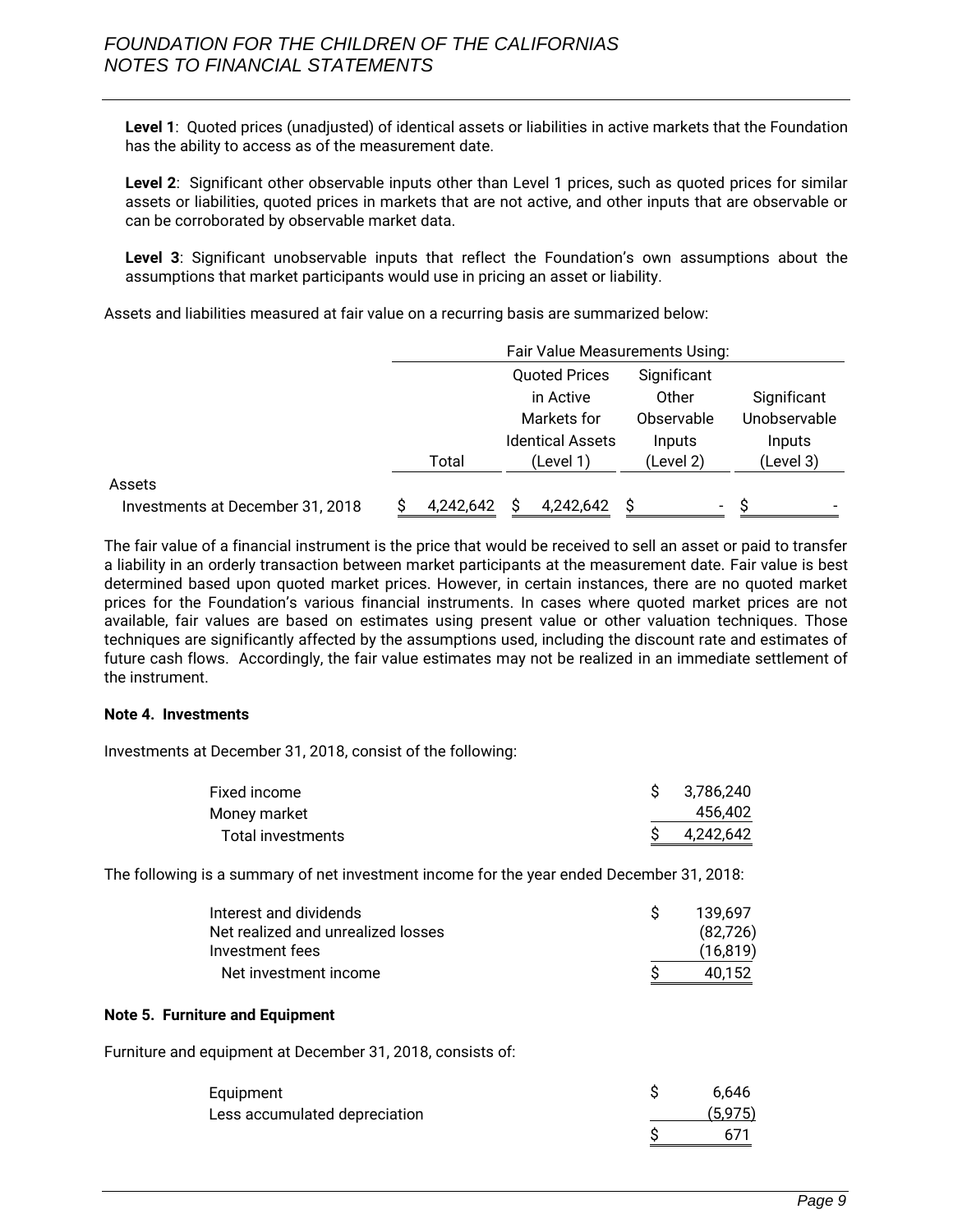#### **Note 6. Commitments**

The Foundation leases office space under a lease agreement, which expires in June 2020. In addition, the Foundation leases the office copier under an operating lease that expires in December 2022. For the year ended December 31, 2018, rent expense totaled \$22,770.

Future minimum lease obligations are as follows:

| Years Ending December 31, |   |        |
|---------------------------|---|--------|
| 2019                      | S | 21,524 |
| 2020                      |   | 12,346 |
| 2021                      |   | 2,892  |
| 2022                      |   | 2,651  |
|                           | S | 39,413 |

#### **Note 7. Net Assets without Donor Restrictions**

The Foundation's net assets without donor restriction is comprised of undesignated and Board designated amounts for the following purposes at December 31, 2018:

| Board designated for operating reserves | 2.194.150 |
|-----------------------------------------|-----------|
| Board designated for Telemedicine       | 47.371    |
| Board designated for building fund      | 23.628    |
| Undesignated                            | 216,769   |
|                                         | 2,481,918 |

#### **Note 8. Net Assets with Donor Restrictions**

Net assets with donor restrictions are restricted for the following purposes at December 31, 2018:

| U.S. Education / Nutrition Projects | \$ | 334,190 |
|-------------------------------------|----|---------|
| <b>Medical clinics</b>              |    | 177,514 |
| Indigent care                       |    | 91,658  |
| Physical therapy training           |    | 74,334  |
| <b>Building fund</b>                |    | 39,733  |
| Telemedicine                        |    | 25,000  |
| Other programs                      |    | 24,459  |
| Dr. Dunklee Scholarship Fund        |    | 10,383  |
|                                     | Ś  | 777,271 |

Endowments, subject to the Foundations spending policy and appropriations, the income from which is expendable for:

| Langdon Endowment Fund          | S. | 887.783      |
|---------------------------------|----|--------------|
| DARTE Endowment PMA Trust       |    | 149.313      |
| <b>Nutrition Endowment Fund</b> |    | 146,217      |
|                                 |    | \$ 1,183,313 |

Total net assets with donor restrictions at December 31, 2018 is \$1,960,584.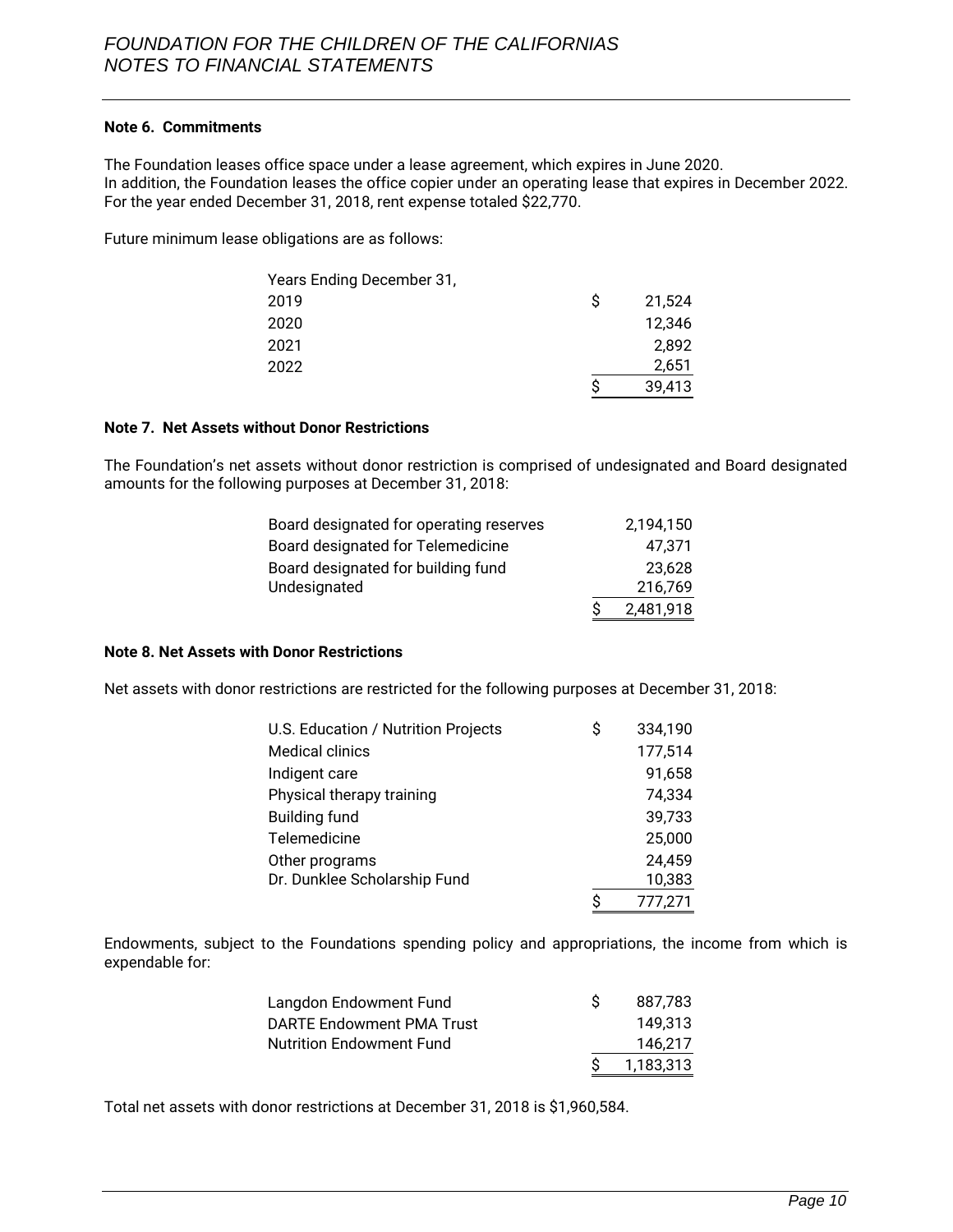#### **Note 9. Net Assets Released from Restriction**

Net assets were released from donor restrictions by incurring expenses satisfying the restricted purposes or by occurrence of other events specified by donors.

Purpose restrictions accomplished:

| U.S. Education / Nutrition Projects | S | 65,746  |
|-------------------------------------|---|---------|
| <b>Building fund</b>                |   | 58,138  |
| Indigent care                       |   | 56,219  |
| Telemedicine                        |   | 54,328  |
| Physical therapy training           |   | 46,107  |
| Medical clinics and equipment       |   | 41,916  |
| DARTE - preventive maintenance      |   | 20,756  |
| Langdon/Nutrition/Surgery Center    |   | 5,265   |
| Dr. Dunklee Scholarship Fund        |   | 2,734   |
| Other programs                      |   | 617     |
|                                     | Ś | 351.826 |

#### **Note 10. Endowment**

The Foundation follows the standards codified in FASB ASC 958-205-65, *Endowments of Not-for-Profit Organizations: Net Asset Classification of Funds Subject to an Enacted Version of the Uniform Prudent Management of Institutional Funds Act, and Enhanced Disclosures for All Endowment Funds*, which provides guidance on the net asset classification of donor-restricted endowment funds for a not-for-profit organization that is subject to an enacted version of the 2006 Uniform Prudent Management of Institutional Funds Act (UPMIFA). The endowment includes only donor-restricted endowment funds.

**Interpretation of Relevant Law** – The Board of Directors of the Foundation has interpreted the UPMIFA as requiring the preservation of the fair value of the original gift as of the gift date of the donor-restricted endowment funds absent explicit donor stipulations to the contrary. As a result of this interpretation, the Foundation classifies as permanently restricted net assets (a) the original value of gifts donated to the permanent endowment, (b) the original value of subsequent gifts to the permanent endowment, and (c) accumulations to the permanent endowment made in accordance with the direction of the applicable donor gift instrument at the time the accumulation is added to the fund.

The remaining portion of the donor-restricted endowment fund that is not classified in permanently restricted net assets is classified as temporarily restricted net assets until those amounts are appropriated for expenditure by the Foundation in a manner consistent with the standard of prudence prescribed by UPMIFA.

**Endowment Investment and Spending Policies** – The Foundation has adopted investment and spending policies for endowment assets that attempt to provide a predictable stream of funding to programs supported by its endowment while seeking to maintain the purchasing power of the endowment assets. Endowment assets include those assets of donor-restricted funds that the Foundation must hold in perpetuity. The Foundation expects its endowment funds, over time, to provide an average rate of return of approximately 4.25% annually. Actual returns in any given year may vary from this amount.

To satisfy its long-term rate-of-return objectives, the Foundation relies on a total return strategy in which investment returns are achieved through both capital appreciation (realized and unrealized) and current yield (interest and dividends). The Foundation targets a diversified asset allocation that places a greater emphasis on equity-based investments to achieve its long-term return objectives within prudent risk constraints.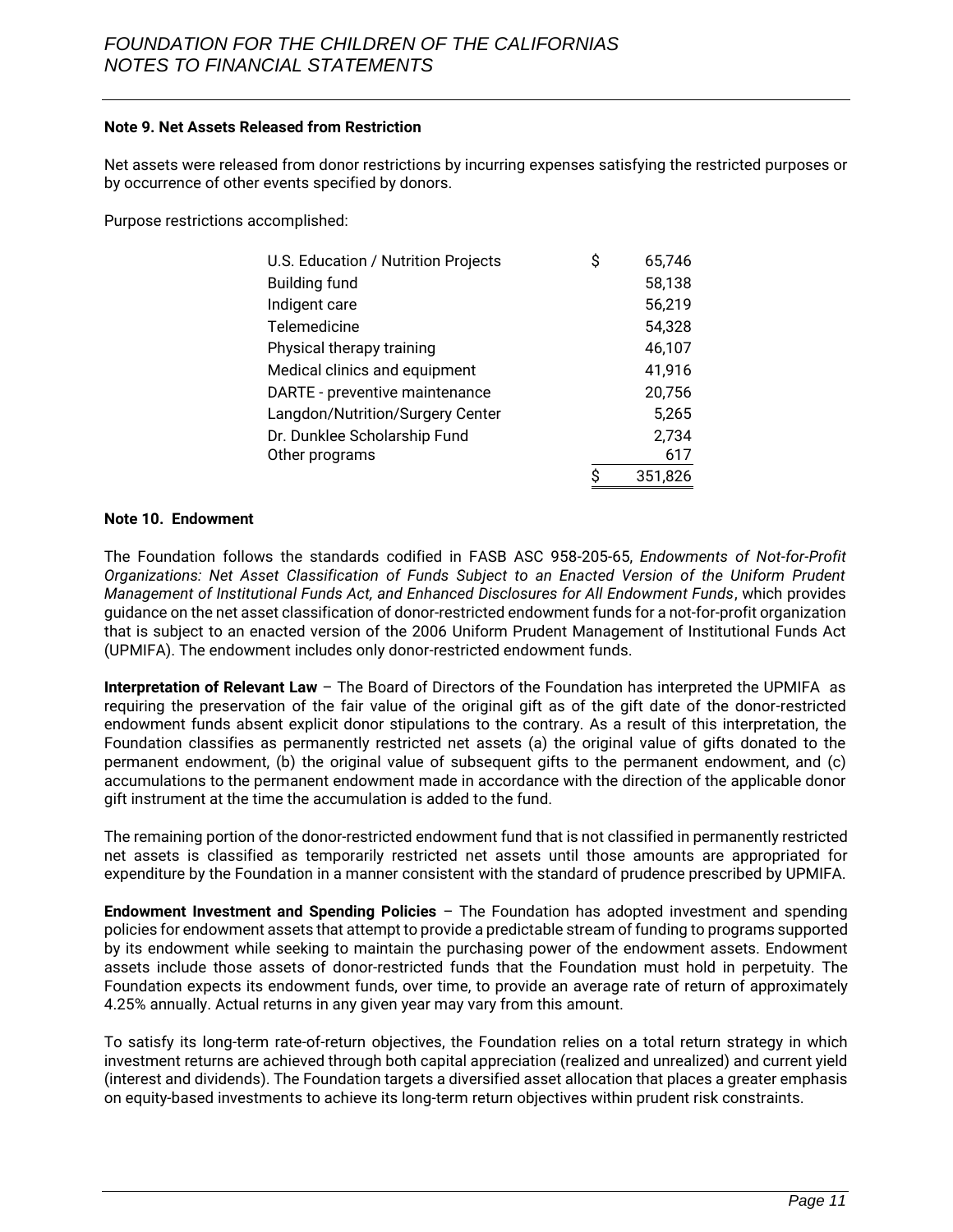The Foundation has a policy of appropriating for distribution each year 3% of its endowment fund's average value over the prior fiscal year. In establishing this policy, the Foundation considered the long-term expected return on its endowment. Accordingly, over the long term, the Foundation expects the current spending policy to allow its endowment to grow at an average of 3% annually. This is consistent with the Foundation's objective to maintain the purchasing power of the endowment assets held in perpetuity or for a specified term as well as to provide additional real growth through new gifts and investment return.

The following table represents the changes in the Foundation's endowment funds during the year ending December 31, 2018:

#### **Changes in Endowment Net Assets for the Year Ended December 31, 2018**

|                                                                                                                                                                                                                                                                                                                                                                                                                                                                                                                                                                                                                                                                                                                                                                                                                                                                                                         | Without<br><b>Donor Restrictions</b> | With<br><b>Donor Restrictions</b> |           | Total           |
|---------------------------------------------------------------------------------------------------------------------------------------------------------------------------------------------------------------------------------------------------------------------------------------------------------------------------------------------------------------------------------------------------------------------------------------------------------------------------------------------------------------------------------------------------------------------------------------------------------------------------------------------------------------------------------------------------------------------------------------------------------------------------------------------------------------------------------------------------------------------------------------------------------|--------------------------------------|-----------------------------------|-----------|-----------------|
| Endowment net assets, beginning of year                                                                                                                                                                                                                                                                                                                                                                                                                                                                                                                                                                                                                                                                                                                                                                                                                                                                 | \$                                   | \$                                | 1,179,851 | \$<br>1,179,851 |
| Investment return:                                                                                                                                                                                                                                                                                                                                                                                                                                                                                                                                                                                                                                                                                                                                                                                                                                                                                      |                                      |                                   |           |                 |
| Net investment income                                                                                                                                                                                                                                                                                                                                                                                                                                                                                                                                                                                                                                                                                                                                                                                                                                                                                   |                                      |                                   | 30,142    | 30,142          |
| Net depreciation (realized and unrealized)                                                                                                                                                                                                                                                                                                                                                                                                                                                                                                                                                                                                                                                                                                                                                                                                                                                              |                                      |                                   | (659)     | (659)           |
| Total investment return                                                                                                                                                                                                                                                                                                                                                                                                                                                                                                                                                                                                                                                                                                                                                                                                                                                                                 |                                      |                                   | 1,209,334 | 1,209,334       |
| Contributions                                                                                                                                                                                                                                                                                                                                                                                                                                                                                                                                                                                                                                                                                                                                                                                                                                                                                           |                                      |                                   |           |                 |
| Appropriation of assets for expenditure                                                                                                                                                                                                                                                                                                                                                                                                                                                                                                                                                                                                                                                                                                                                                                                                                                                                 |                                      |                                   | (26, 021) | (26, 021)       |
| Endowment net assets, end of year                                                                                                                                                                                                                                                                                                                                                                                                                                                                                                                                                                                                                                                                                                                                                                                                                                                                       | \$                                   | \$                                | 1,183,313 | \$<br>1,183,313 |
| <b>Note 11. Concentration of Credit Risk</b>                                                                                                                                                                                                                                                                                                                                                                                                                                                                                                                                                                                                                                                                                                                                                                                                                                                            |                                      |                                   |           |                 |
| The Foundation maintains its cash in bank deposit accounts, which at times, exceed federally insured deposit<br>limits. The Foundation adheres to a policy by which cash balances in excess of short-term needs are<br>diversified amongst short-term, low risk investment vehicles. The Foundation has not experienced any losses<br>in such accounts.                                                                                                                                                                                                                                                                                                                                                                                                                                                                                                                                                 |                                      |                                   |           |                 |
| In addition, the Foundation invests in various investments, including mutual funds and money market<br>accounts. Investment securities, in general, are subject to various risks, such as interest rate, credit, and<br>overall market volatility. Due to the level of risk associated with certain investments, it is reasonably possible<br>that changes in the values of investments could occur in the near term and that such change could materially<br>affect amounts reported on the financial statements.                                                                                                                                                                                                                                                                                                                                                                                      |                                      |                                   |           |                 |
| <b>Note 12. Financial Strategy</b>                                                                                                                                                                                                                                                                                                                                                                                                                                                                                                                                                                                                                                                                                                                                                                                                                                                                      |                                      |                                   |           |                 |
| The mission of the Foundation to improve the health and nutrition for the children of the Californias is served<br>through support for Hospital Infantil de Las Californias and engagement of families, organizations and public<br>entities in southern California to promote specialty healthcare for disadvantaged children. The opportunities<br>to address the mission are limitless. The contribution of the foundation is growing and diversifying to meet<br>the need.                                                                                                                                                                                                                                                                                                                                                                                                                          |                                      |                                   |           |                 |
| The Foundation is continuing efforts begun in prior years to meet the financial demands of its mission through<br>a variety of fundraising approaches including securing and maintaining relationships with major donors,<br>staging fundraising events, promoting sustained giving and engaging other foundations and philanthropies<br>in grant support. Additional approaches to fundraising are under development. Major unrestricted or<br>purpose-driven gifts received every few years and deployed over time are manifested in financial statements<br>as years having high asset peaks followed by years of net loss, as expected. Individual gifts or grants received<br>in 2018 were generous but not on the scale that would result in a peak year. The net income from fundraising<br>events is improving steadily. The number of grants submitted and received is increasing. Income from |                                      |                                   |           |                 |

## **Note 11. Concentration of Credit Risk**

## **Note 12. Financial Strategy**